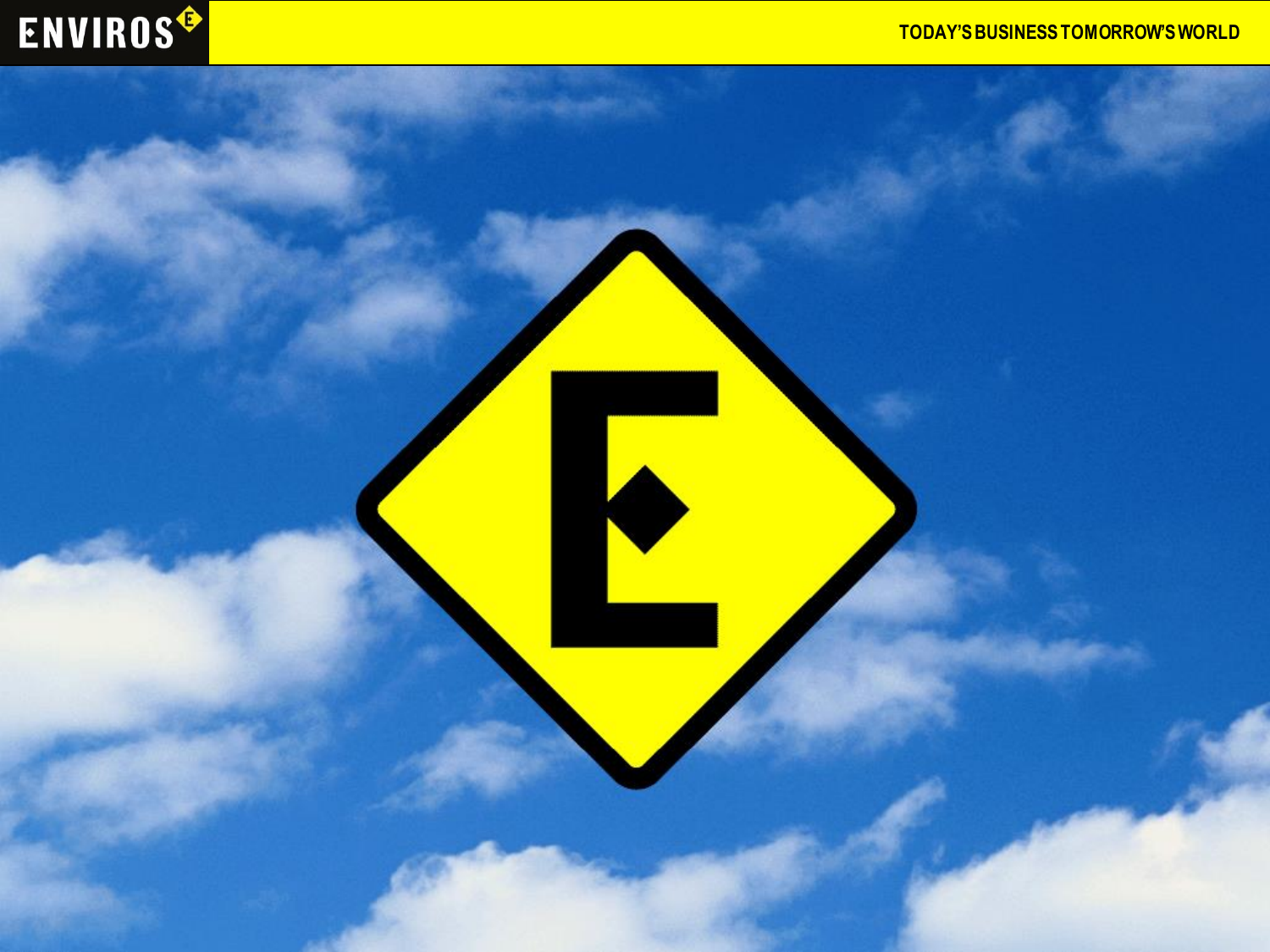

# **Methodology and approach in definition of CHP potential in the Czech Republic**

**Michael ten Donkelaar & Jan Harnych**

CT 7 session CA EED Plenary Meeting Den Haag 18. 3. 2016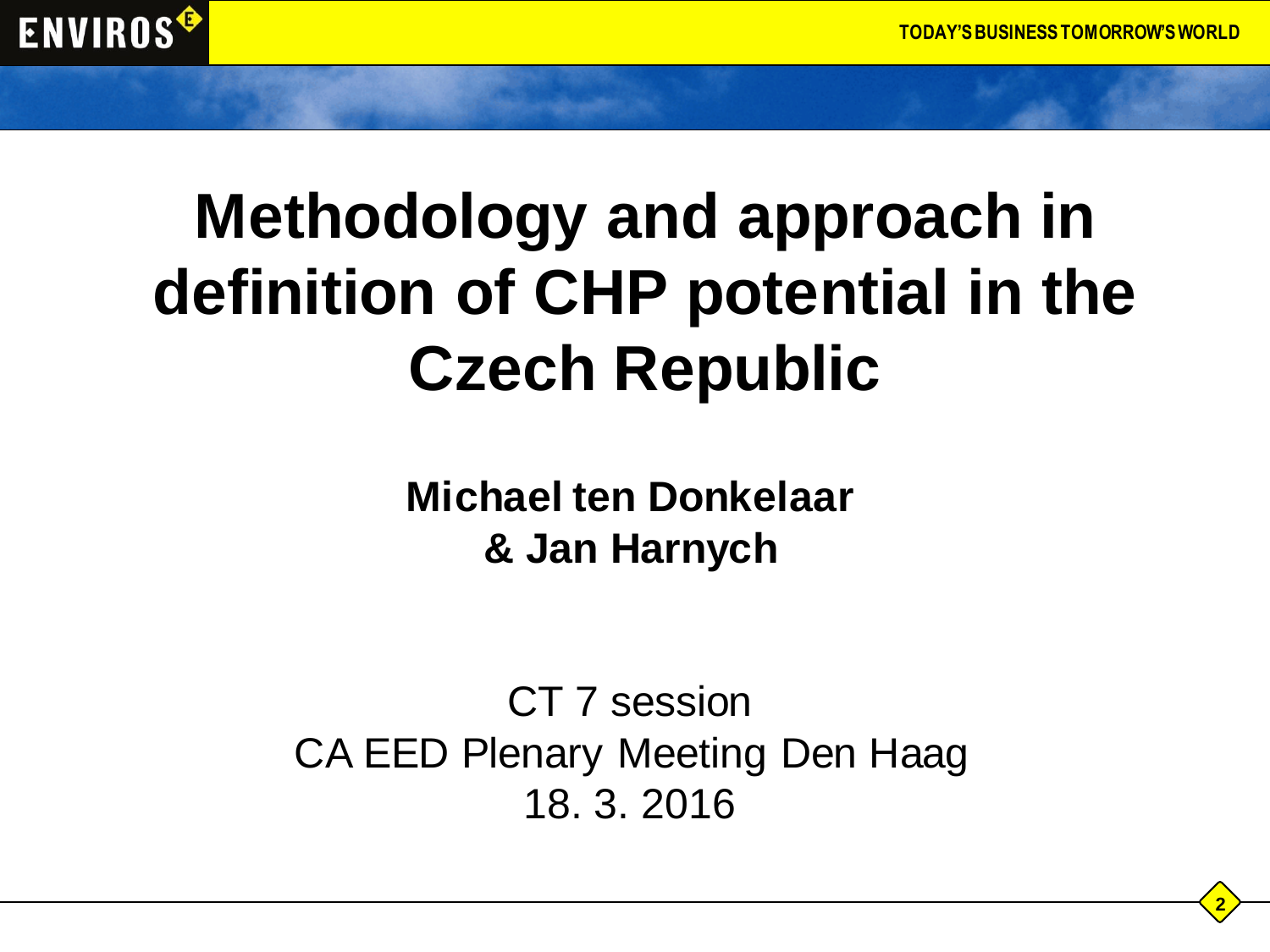#### **Structure of CHP power plants in the Czech Republic**

| <b>Range of installed</b><br>capacity      | <b>Technology</b>                                 | <b>Total electrical</b><br>installed capacity<br>[MWe] | <b>Total thermal</b><br>installed capacity<br>[MWt] |
|--------------------------------------------|---------------------------------------------------|--------------------------------------------------------|-----------------------------------------------------|
|                                            | Steam power plants                                | 13                                                     | 537,4                                               |
| Up to 1 $MW_{\alpha}$                      | Combined cycle gas turbine<br>power plants (CCGT) | 0,0                                                    | 0,0                                                 |
|                                            | Gas engine power plants                           | 296,6                                                  | 341,9                                               |
|                                            | Total                                             | 309,6                                                  | 879,4                                               |
|                                            | Steam power plants                                | 82,8                                                   | 1266,9                                              |
| 1 MW $_{\rm e}$<br>up to 5 MW <sub>e</sub> | Combined cycle gas turbine<br>power plants (CCGT) | 0,0                                                    | 0,0                                                 |
|                                            | Gas engine power plants                           | 239,0                                                  | 283,4                                               |
|                                            | Total                                             | 321,8                                                  | 1550,3                                              |
| Above 5 MW <sub>e</sub>                    | Steam power plants                                | 9792,2                                                 | 18 080,0                                            |
|                                            | Combined cycle gas turbine<br>power plants (CCGT) | 118,0                                                  | 119,9                                               |
|                                            | Gas engine power plants                           | 5,4                                                    | 7,9                                                 |
|                                            | Total                                             | 9915,6                                                 | 18 207,8                                            |
| <b>Total</b>                               | <b>Steam power plants</b>                         | 9888,0                                                 | 19884,4                                             |
|                                            | Combined cycle gas turbine<br>power plants(CCGT)  | 118,0                                                  | 119,9                                               |
|                                            | Gas engine power plants                           | 541,0                                                  | 633,1                                               |
|                                            | <b>Total</b>                                      | 10 547,0                                               | 20 637,4                                            |

**3**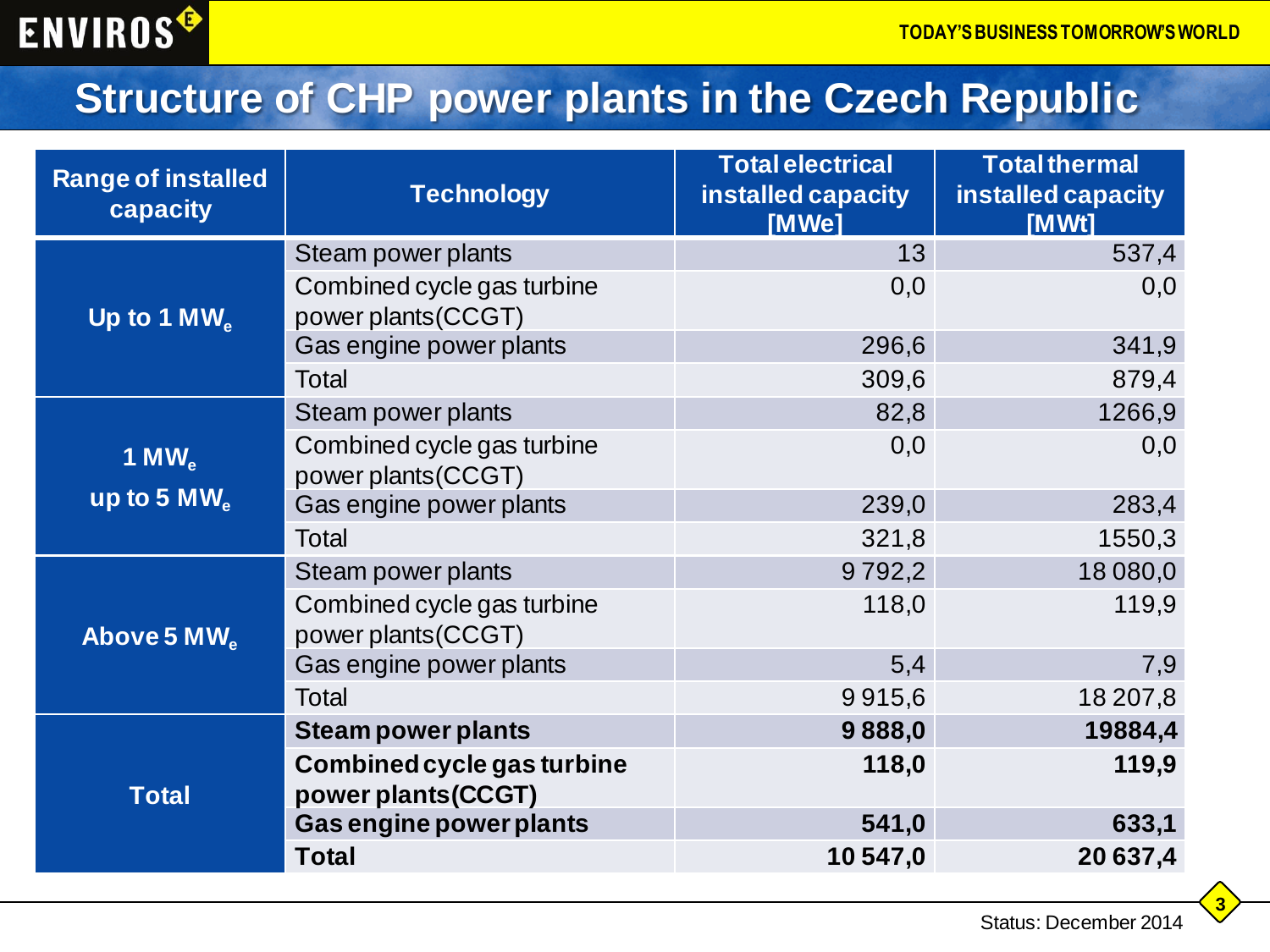

#### **CHP power plants – electricity generation**

|                         | <b>Electricity</b><br>generation<br>(GWh) | High efficiency<br>cogeneration<br>(GWh) | <b>Incentives paid</b><br>in 2014<br>(mil. EUR) |
|-------------------------|-------------------------------------------|------------------------------------------|-------------------------------------------------|
| <b>CHPs up to 5 MWe</b> | 3 2 6 9                                   | 886                                      | 28                                              |
| <b>CHPs above 5 MWe</b> | 9 5 61                                    | 5943                                     | 33                                              |
| <b>Total</b>            | 12 830                                    | 6829                                     | 61                                              |

◆ The level of incentives varies between 2 to 60 EUR / MWh depending on the installed capacity, efficiency of electricity generation and no. of operating hours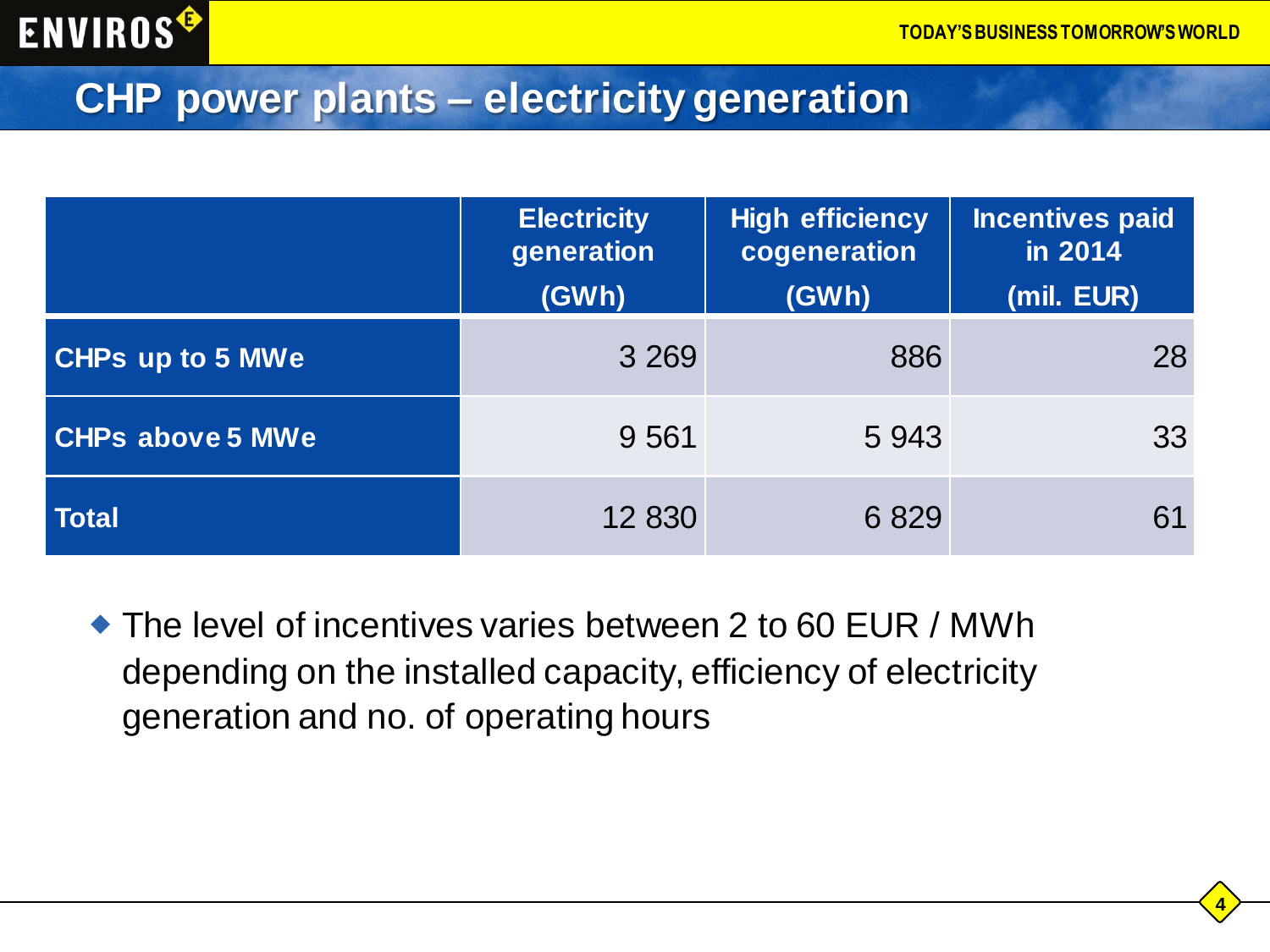### **Our approach in definition of CHP potential**

- ◆ Replacement of boilers by cogeneration units
	- ◆ Only natural gas engines
- The main source was REZZO database (Register of Emissions and Air Pollution Sources)
	- Gathers on yearly basis data about 34,000 boilers
	- Only heat sources above 200 kWth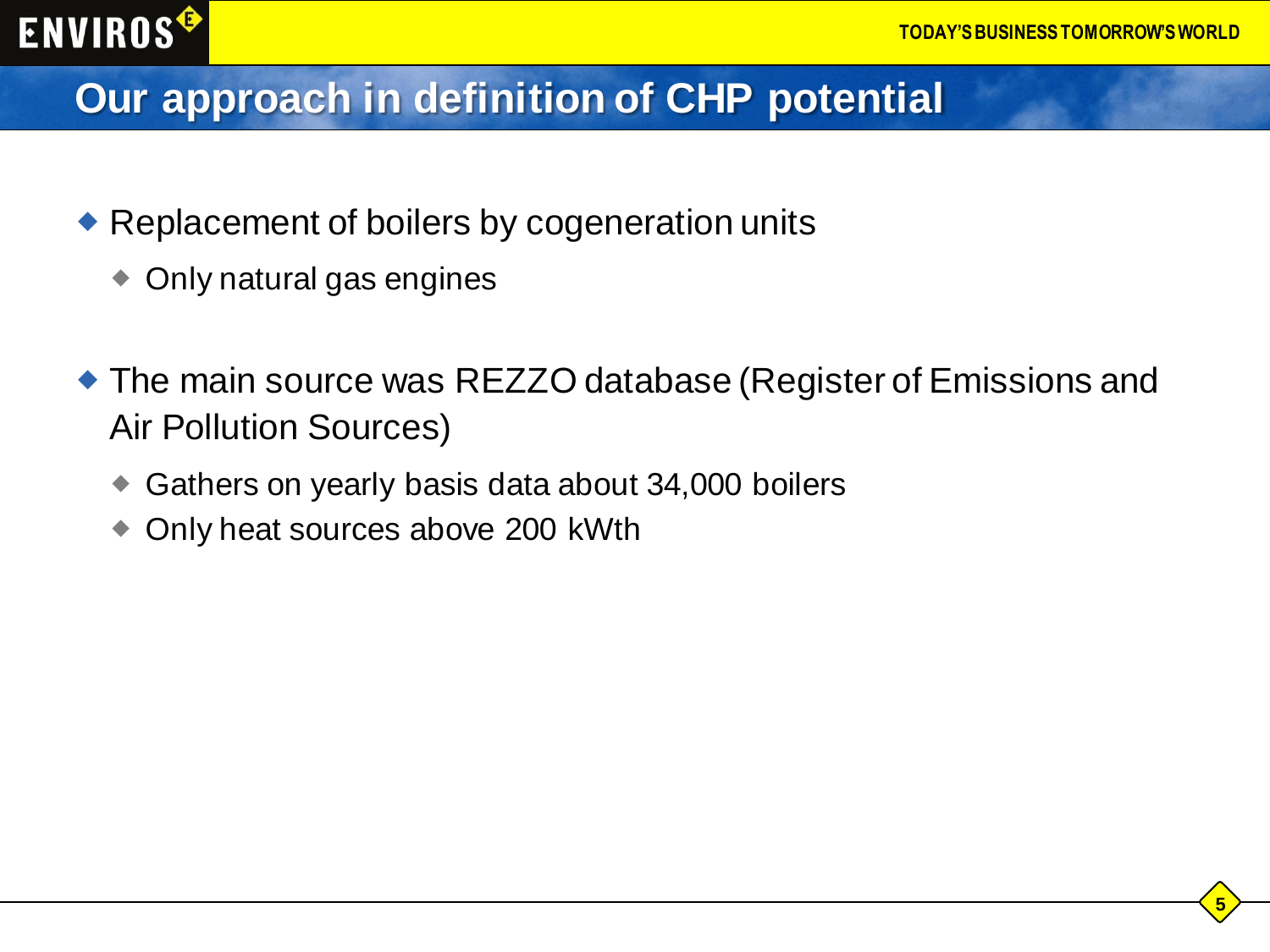### **REZZO database 1/2**

- What we know about these 34,000 boilers?
	- Thermal output
	- ◆ Type of fuel
	- ◆ Fuel consumption
	- ◆ Heat generation
	- $\bullet$  Emissions (solid particles, CO, NO<sub>x</sub>, SO<sub>2</sub>, C<sub>x</sub>H<sub>y</sub>)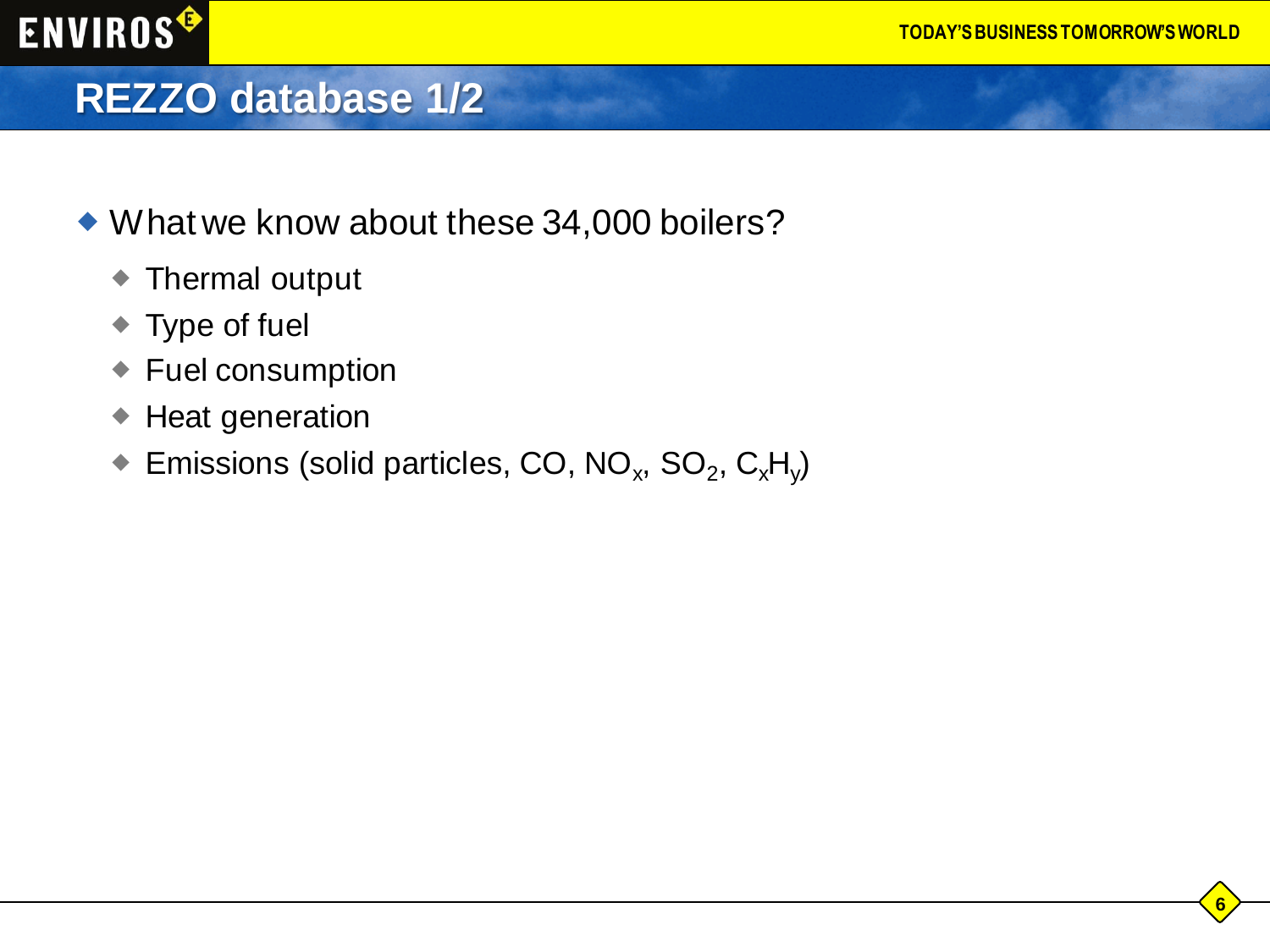### **REZZO database 2/2**

**ENVIROS<sup>®</sup>** 

- What we don´t know about these 34,000 boilers?
	- Real operational mode we don t know if boilers operate for the whole year on half of the nominal thermal output or at full output for only half year -> very important aspect for design of optimal electricity output of cogeneration unit
		- Solved by two scenarios, which define borders of the real potential
			- Low scenario with cogeneration units operating 7000h/year
			- $\blacktriangleright$  High scenario with cogeneration units operating 4000h/year
	- Technical limitations lack of space in boiler room
	- Legislative restrictions local increase of NOx emissions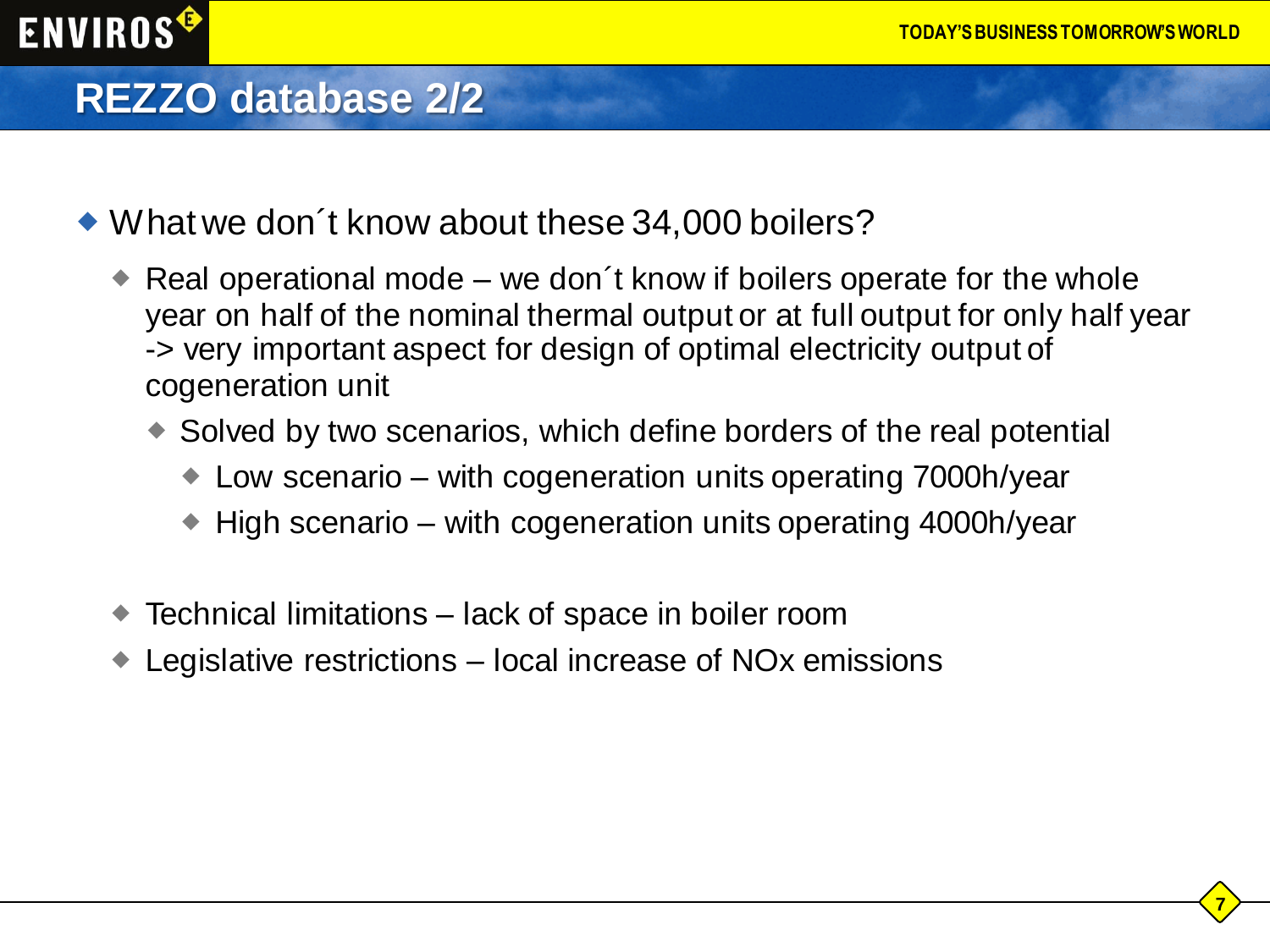

#### **Low scenario – 7,000 hours of operation**



**8**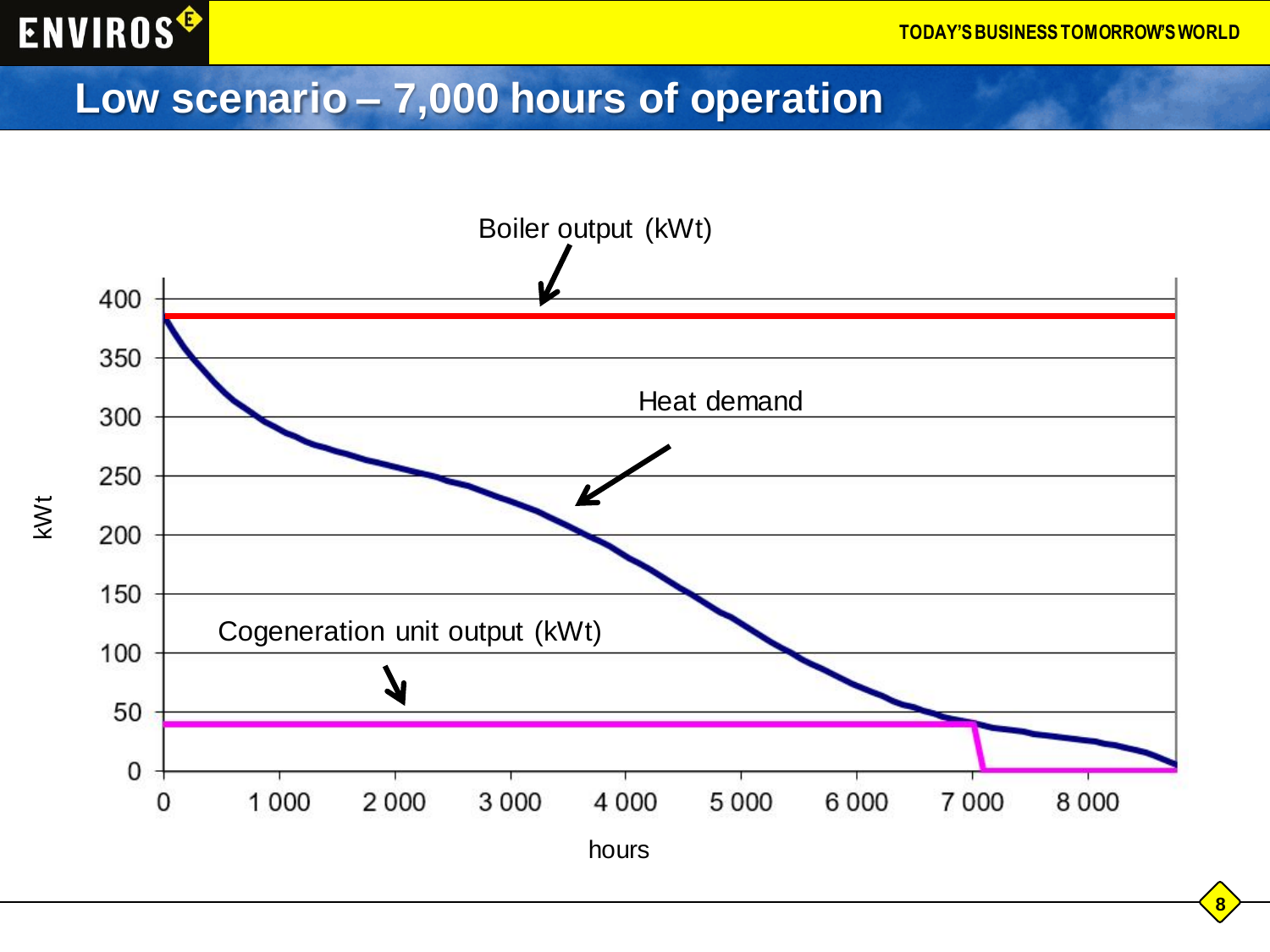![](_page_8_Picture_0.jpeg)

### **High scenario – 4,000 hours of operation**

![](_page_8_Figure_3.jpeg)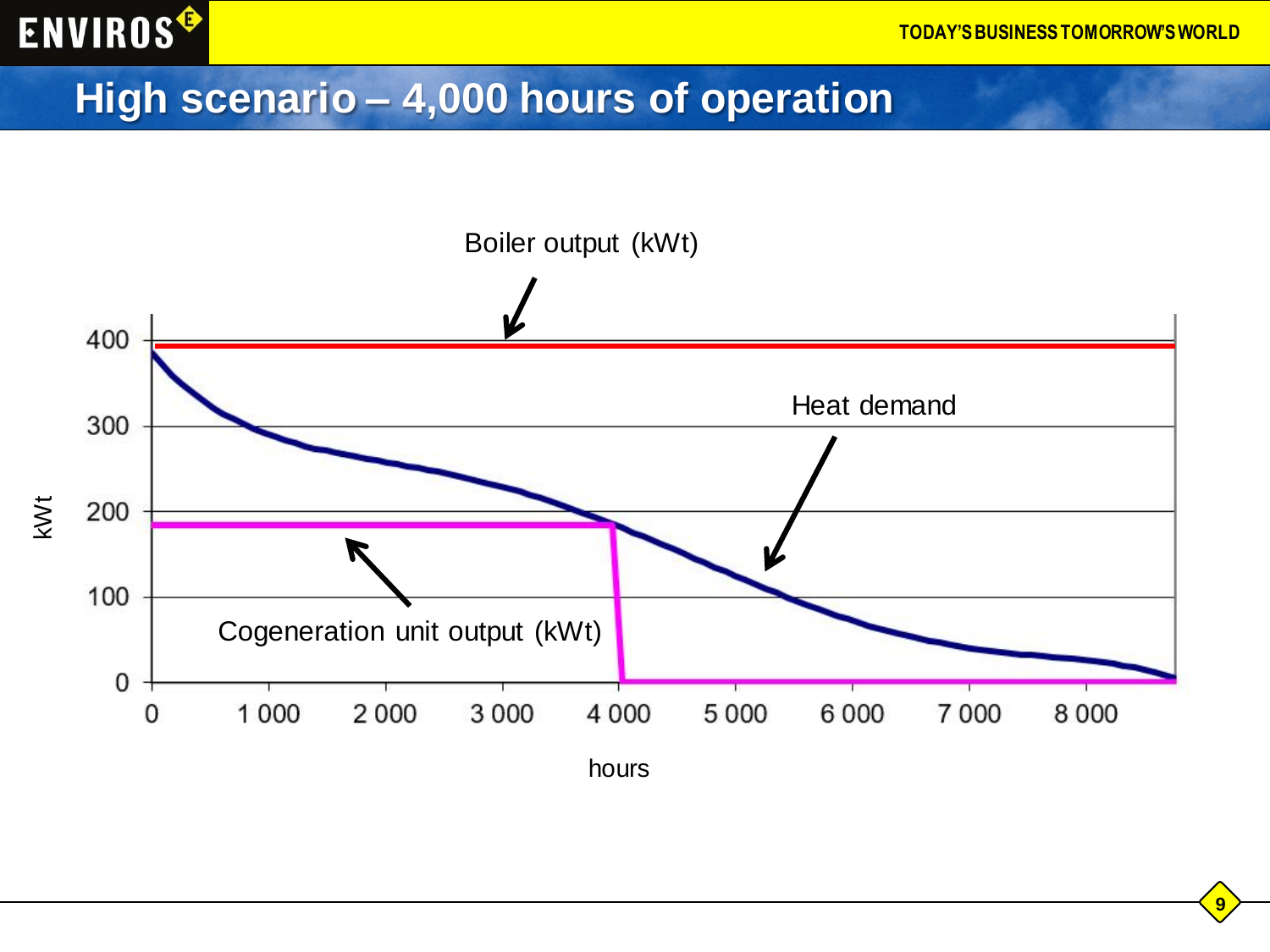### **Methodology - What we do with REZZO database 1/2**

- ◆ 1. Dispose of all CHP
- ◆ 2. Dispose of all steam boilers
- ◆ 3. Dispose of all sources in which no gas engine can be installed (furnaces, driers, backup boilers in hospitals, …)
- ◆ Potential boilers for CHP
	- $\rightarrow$  34,000  $\rightarrow$  15,500
- ◆ 4. Dispose of all sources, which are too small (low heating generation) for gas engine installation
	- The smallest cogeneration unit 7 kWe (no Stirling engines)
	- $\rightarrow$  15,500  $\rightarrow$  11,000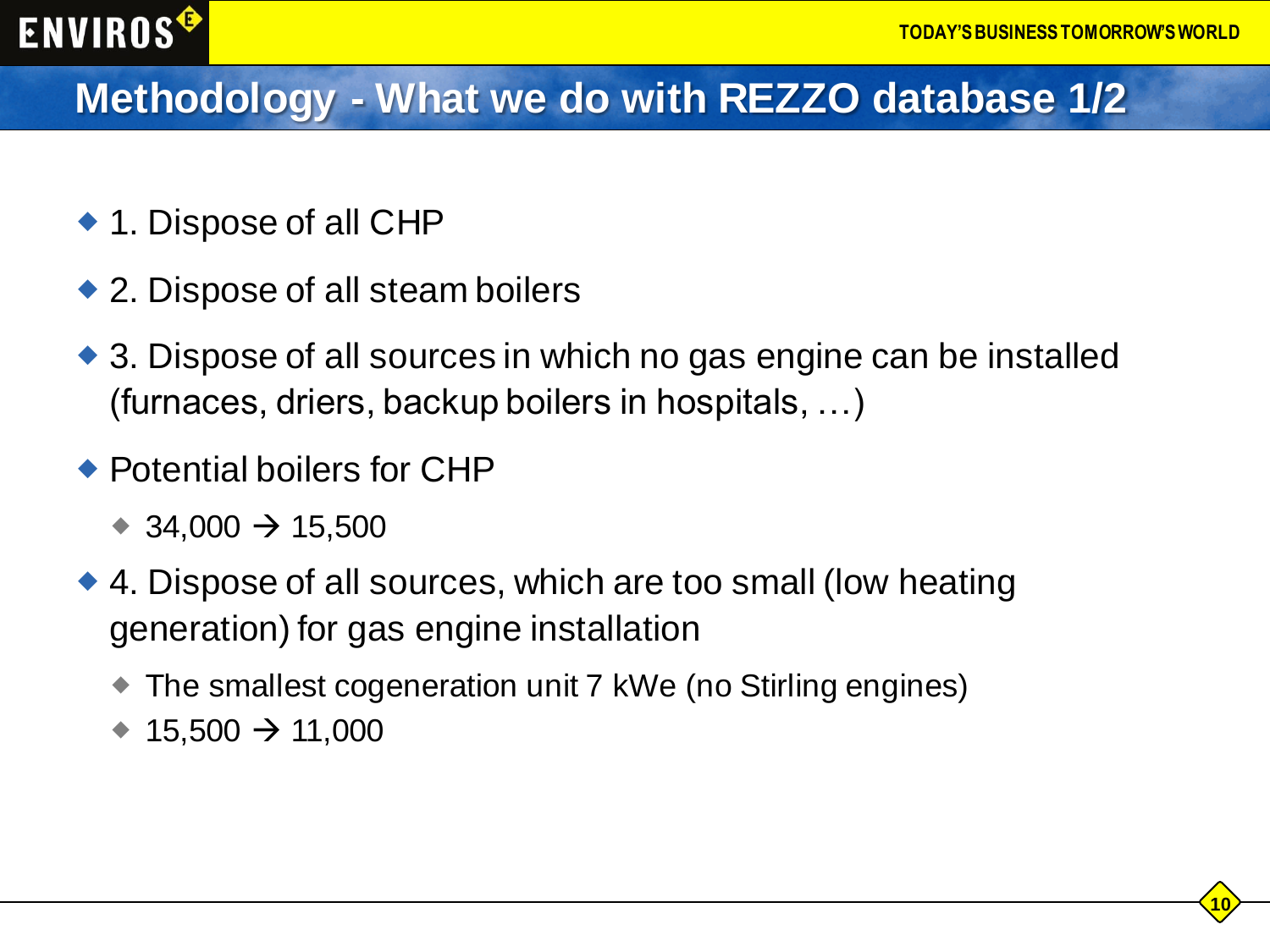## **ENVIROS<sup>G</sup>**

### **Methodology - What we do with REZZO database 2/2**

- ◆ 5. According to heat generation categories we defined 5 boiler categories:
	- ◆ Heat generation above 30000 GJ/year **>1000 kWe** (1200 kWt)
	- Heat generation 7000-30000 GJ/year **200-1000 kWe** (240-1200 kWt)
	- ◆ Heat generation 2500-7000 GJ/year **50-200 kWe** (70-280 kWt)
	- ◆ Heat generation 1200-2500 GJ/year **20-50 kWe** (42-105 kWt)
	- Heat generation 250-1200 GJ/year **7-20 kWe** (17,5-50 kWt)

- 
- 
- 
- 
- The reason was that each output category of CHP has different electrical and thermal efficiency.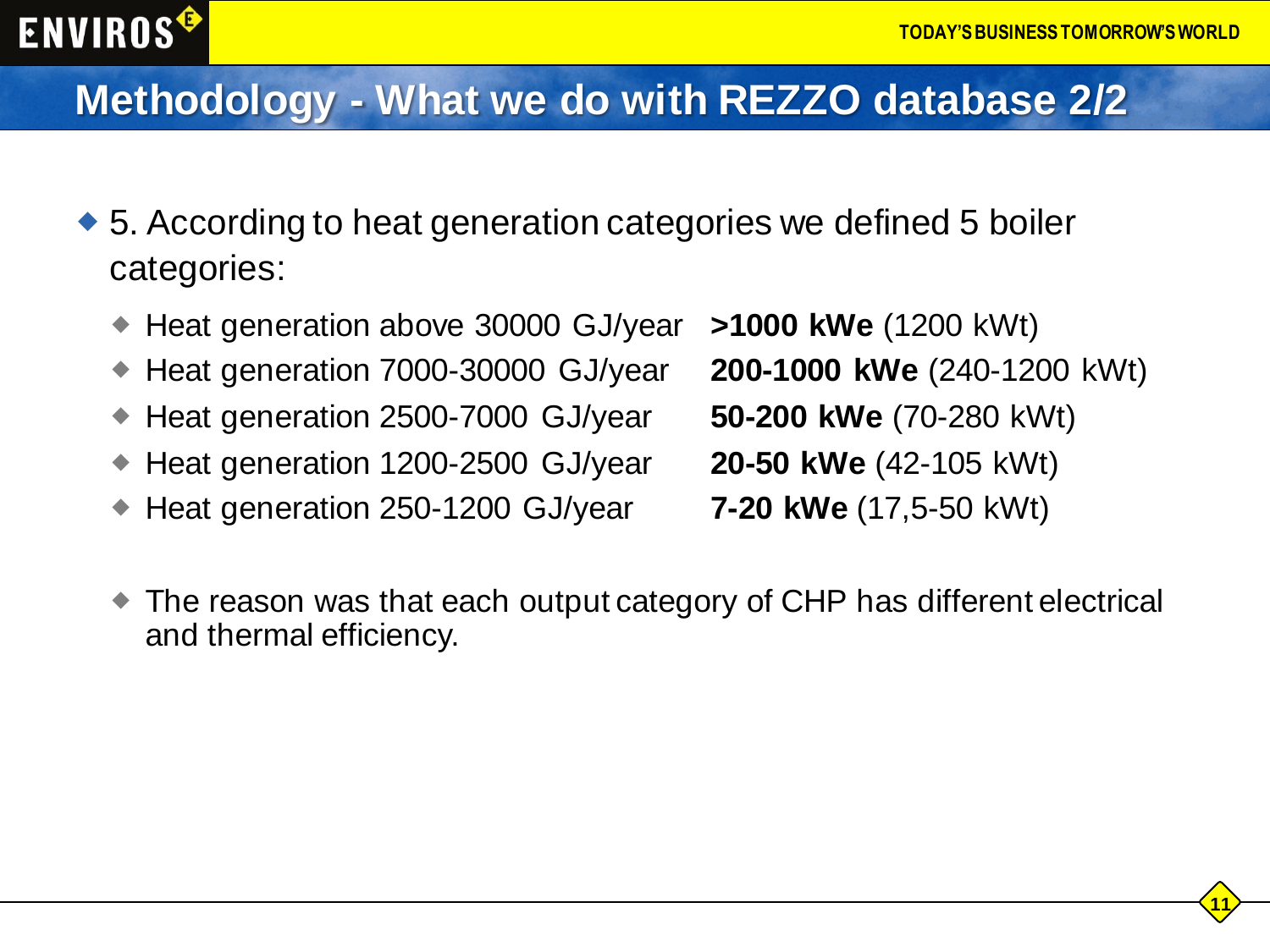#### **Results – total capacity (MWe)**

![](_page_11_Figure_3.jpeg)

- Low scenario 327,8 MWe
- ◆ High scenario 1017,8 MWe
- The real potential lies between 327,8 MWe and 1017,8 MWe.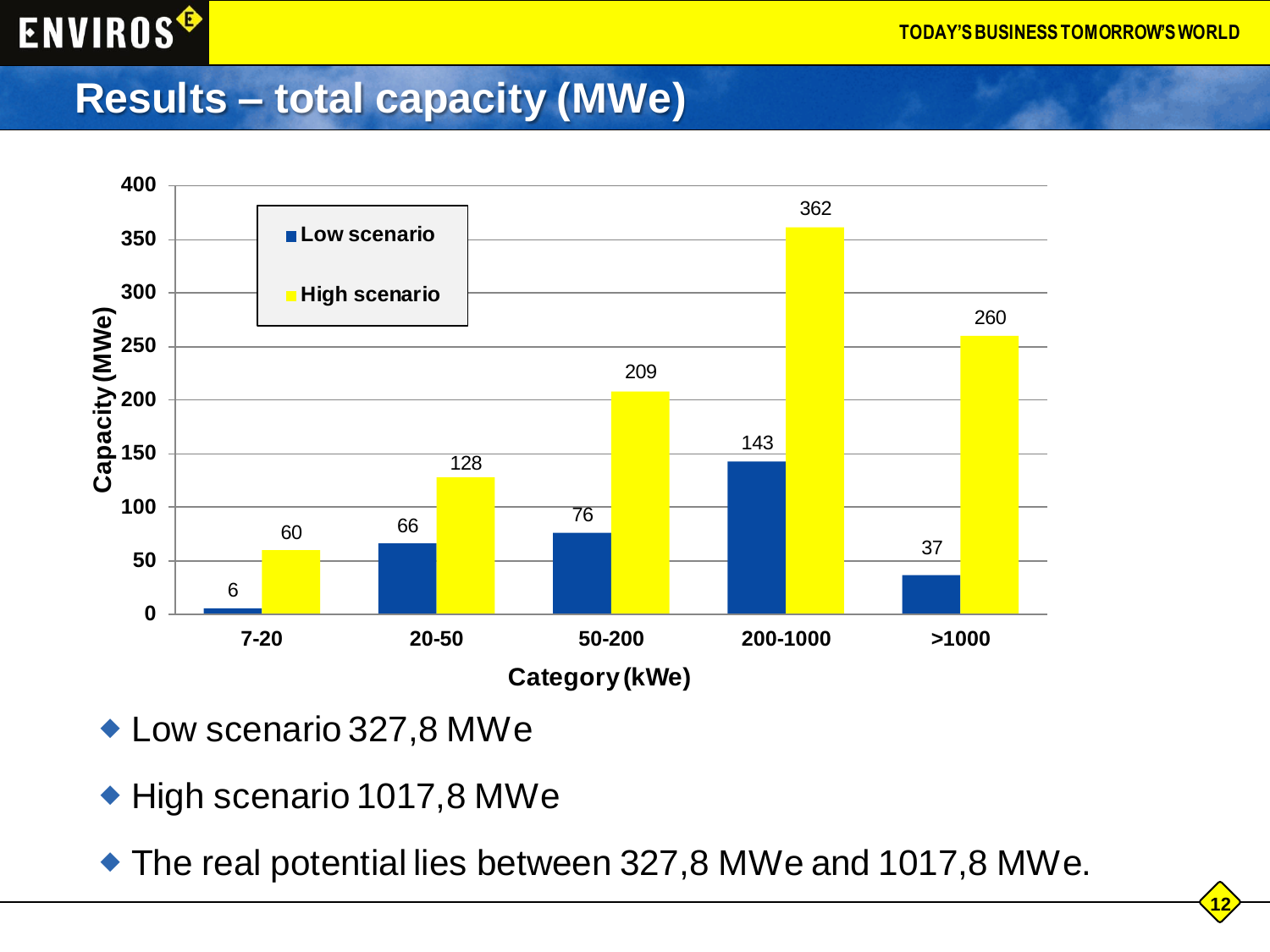#### **Results – electricity generation**

#### Number of new installations of gas engines

|               | 7-20 kWe | <b>20-50 kWe</b> |         | $\mid 50$ -200 kWe $\mid$ 200-1000 kWe $\mid$ > 1000 kWe |     | <b>Total</b> |
|---------------|----------|------------------|---------|----------------------------------------------------------|-----|--------------|
| Low scenario  | 294      | 2 1 8 2          | 836     | 343                                                      | 22  | 3677         |
| High scenario | 4 1 6 6  | 3 9 0 9          | 2 1 4 8 | 913                                                      | 151 | 11 2 8 7     |

#### Electricity generation (GWh)

|               | <b>7-20 kWe</b> | 20-50 kWe |     | $\vert$ 50-200 kWe $\vert$ 200-1000 kWe $\vert$ > 1000 kWe |      | <b>Total</b> |
|---------------|-----------------|-----------|-----|------------------------------------------------------------|------|--------------|
| Low scenario  | 40              | 462       | 532 | 1002                                                       | 260  | 2295         |
| High scenario | 239             | 510       | 836 | 1446                                                       | 1040 | 4071         |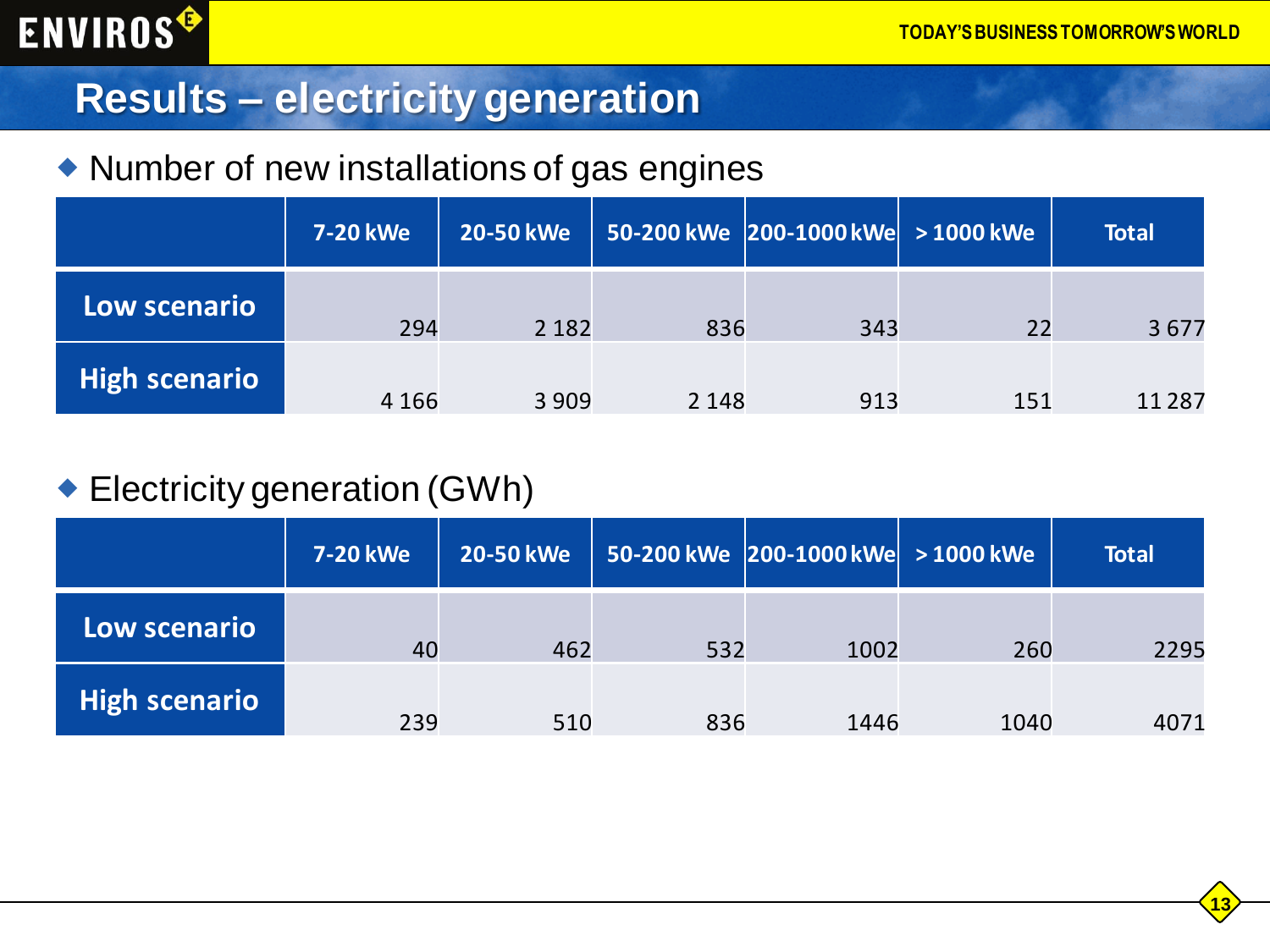![](_page_13_Picture_0.jpeg)

### **Comparison of current situation and technical potential**

|       | <b>Electricity generation</b><br>in 2014 | <b>Technical potential</b><br>for gas engines |  |
|-------|------------------------------------------|-----------------------------------------------|--|
|       | (GWh)                                    | (GWh)                                         |  |
| Total | 12 830                                   | 2 295 - 4071                                  |  |